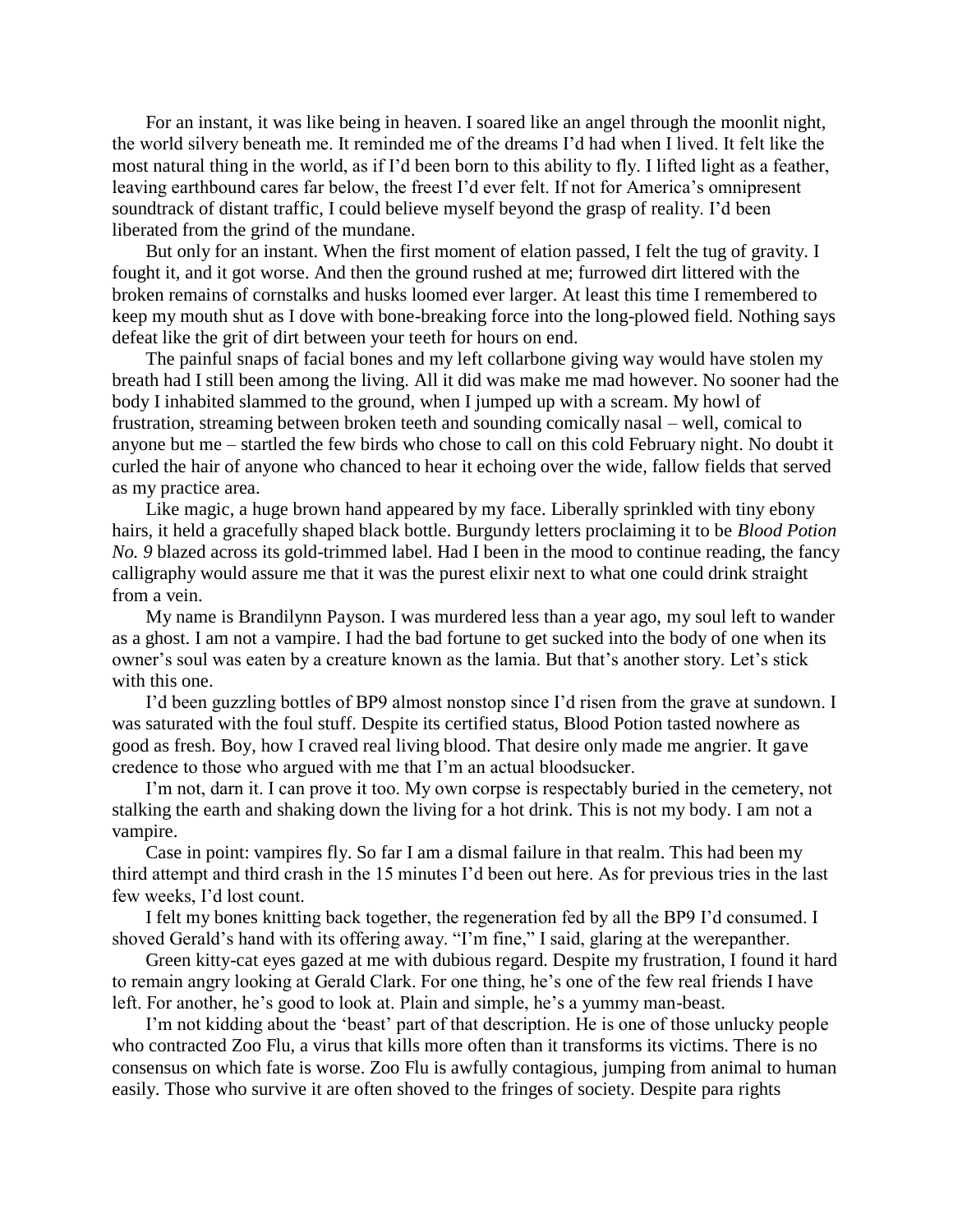making gains in the last couple of decades, shifters still make up the majority of the homeless and discriminated against.

Gerald's particular flavor of shifter is Florida panther. Both animal and werecreature are nearly extinct, so he's a rare one. In fact, he's the only one of his kind that I've ever seen. As far as shifters go, he's gorgeous. Soft triangular ears split the long cornrows braided in his hair. Those green eyes seem to glow against his mocha skin with its subtle black markings. I knew from seeing him naked that the markings enhance his muscular physique. At over six feet tall, Gerald looks like the hired muscle he is. But this is no dumb, insensitive brute. He's as true blue as people come, and he's in charge of keeping me sane while I adjust to being – I mean, inhabiting – a vampire.

One thing I have learned control over is the glamour that takes my borrowed body from redeyed, fanged fiend to the appearance of something a little more human. I concentrated on doing that. I tried on a smile that I wasn't even close to feeling. "I said I'm fine. Just give me a moment to finish healing, okay big guy?"

His ears twitched forward from their near-laid back position. They tended to flatten when Gerald sensed danger. He smiled back, his sculpted and slightly feline features devastatingly handsome with the warm expression. Pride beamed from that dark face at the control I exercised. He lowered the bottle. "Sure, Brandilynn. Let me know if you change your mind."

I held back a sigh. I had no illusions that I would be guzzling another bottle of BP9 in the very near future. Probably within minutes. I'd nearly polished off a case already.

At least I wasn't chewing on a warm body yet. Gerald and I are not sweeties, but he's been my live blood donor more times than I care to count. I don't like doing that to him, though he heals as fast as I do and he never complains.

Another point to consider when it comes to whether or not I'm a real vampire. In most cases, vamps who can get to the real live stuff eschew bottled blood. There really is no comparison between the two.

I watched Gerald as he paced back and forth, admiring the strong body that stalked rather than walked. His breath plumed from his nearly triangular nose. Even southeast Georgia gets frigid in February, with temps sometimes reaching freezing. Not that it matters in a vampire body. I'm always cold in this form, except when I lose control and feed on Gerald.

I didn't have to breathe. I inhaled anyway, catching my companion's warm, musky scent. Man, Gerald smelled good. For once I ignored the throb of want for his blood, focusing on the man himself. Gerald had it tough dealing with me.

I was trying to learn to fly, not because I want to be more like other vampires, but because it's a darned useful skill. It had been left to the poor werepanther to coach me. He was not a good instructor because ... hello! He's landlocked. However none of the local vampire clutch wanted anything to do with me. Especially their leader, Tristan Keith.

I shied away from thinking about Tristan. Pain too easily turned to depression which shifted too easily to anger. Anger leads to bloodlust. I was determined to get through one night without jumping Gerald ... because taking blood from another person wasn't the worst thing that happened when I lost control and fed.

Needing to distract myself from bad thoughts, I focused on what needed to be done. I threw back my shoulders and lifted my chin. Steeled my spine. Gathered my courage. Pretended things would work out some sweet day.

Right.

I called to Gerald, "Okay. I'm going to try this again."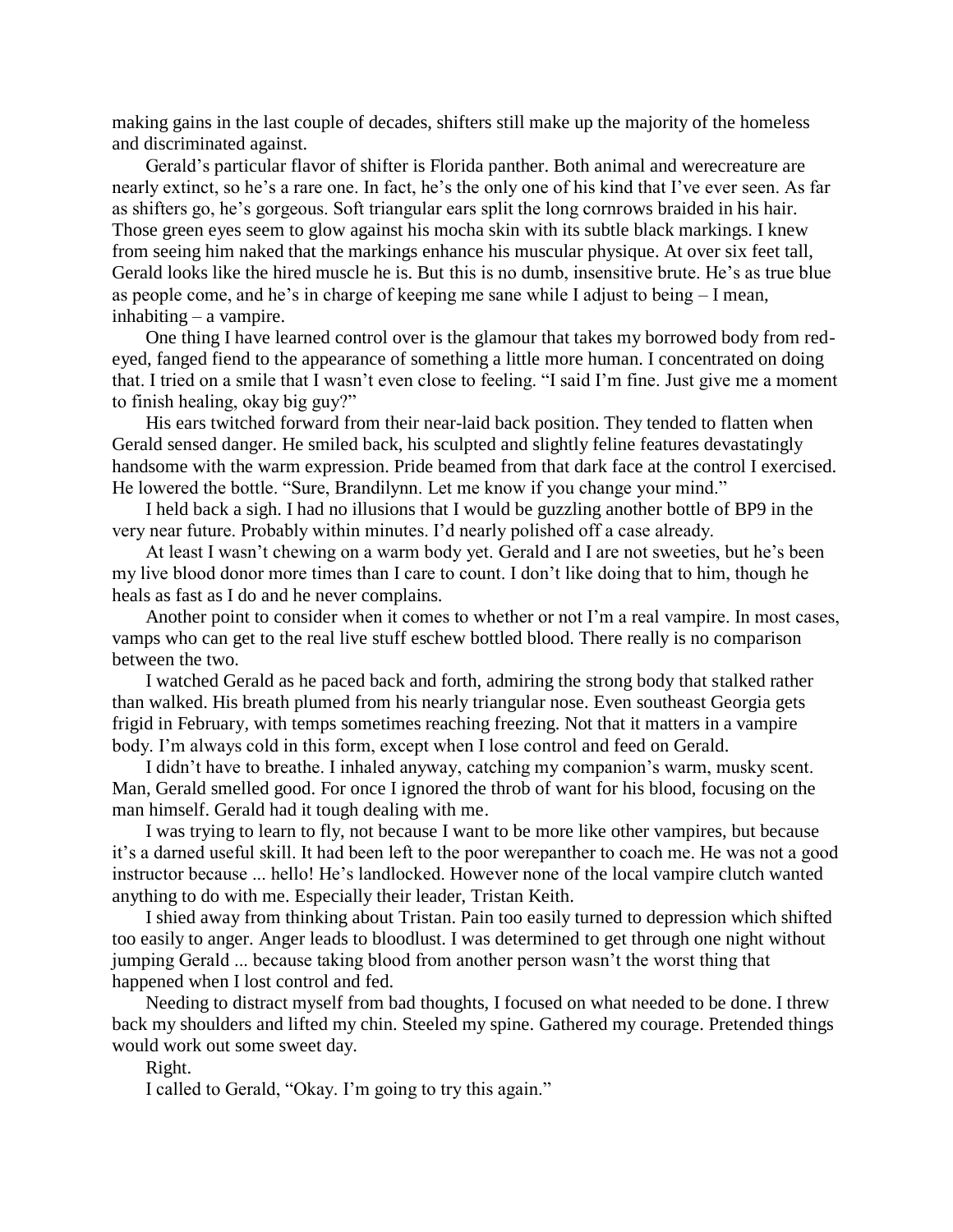He stopped his stalking to grace me with a smile, flashing white teeth and impressive fangs. Unlike me, Gerald can't glamour his appearance. "Good. Now stop trying to power your way through this. The others told me they just think about it and it happens. They don't force it, sort of like how you walk from place to place without really trying. Get it?"

It was good advice. Too bad it never seemed to work. I twitched a wry smile. "Our first steps took effort too, Gerald. We don't remember that. All right. Here I go."

I closed my eyes. I tried to think about leaving the ground calmly. Serenely floating. Every vampire – that is, every vampire body – could do it. Patricia did it as easily as the rest when the body that now cloaked me had belonged to her. I had all of Patricia's other abilities: glamour, healing, quickness, amazing strength. I had this ability too. There was no reason I couldn't fly.

I felt the pressure of the ground fade from beneath my feet. This was good. Simple levitation was easy. I had this. No problem.

I opened my eyes to discover I'd gone a few feet up. I'd drifted out of Gerald's reach even if he'd stretched that big body up to grab me. Yep, no stress, no mess. Now the time had come to move.

"Just a little," I coaxed the temperamental powers that I wanted to wield. I began to coast forward, slowly at first. I willed myself to ignore the pull of gravity that made my movements jerky.

"Float, float, float," I chanted. I was so busy trying to stay aloft, watching the ground below me, that I didn't notice I trucked right for the magnolia at the edge of the field until Gerald's shout warned me.

My slow pace had quickened too. The tree loomed a few feet away and came at me in a rush. I yelled and panicked, jerking to one side and gaining speed as I did so.

I tried to slow as the tree spun from my view, but I was still turning. All was confusion in an instant. The earth and sky traded places several times as I cartwheeled through the air, a squalling, out-of-control Brandilynn.

I went down hard. Because I was already rolling, much of the impact lessened that time. I didn't even break anything. It didn't matter. I'd fallen once again, barely doing better than the first time I'd tried to fly. When my body stopped spinning like a tumbleweed, I yelled and pounded the hard earth with my fists. Frustration bloomed bold and furious.

Red hazed my vision. Anger dripped acid in my brain, melting any sanity that lived there. Hatred for my condition exploded from my non-beating heart until every fiber of my body quaked with it. I tore clods of soil from the ground, wanting to claw the world apart.

I saw movement at the corner of my eye. I sensed warmth, smelled life. Without thought, I launched myself at it, mouth gaping wide open.

Shifters are fast. Vampires are faster. Gerald had no time to reverse course or put up a defense.

I had him by the throat in less than a breath. My mouth filled with heat, the only heat I could feel in this body. The thick fluid spilling from the rent I'd torn in the werepanther's flesh fairly sang against my tongue. All conscience fled as I drew on the man I'd toppled to the ground.

What does it feel like to feed on real live blood? The best way I could describe it would be the elation of Christmas morning, graduation, and your wedding day all rolled into one. It's joy so incredible that it can't be contained.

My whole being warmed as I filled with that sweet elixir. My stolen heart thumped once, twice, and then pounded against my sternum. I drew breaths between swallows. I was alive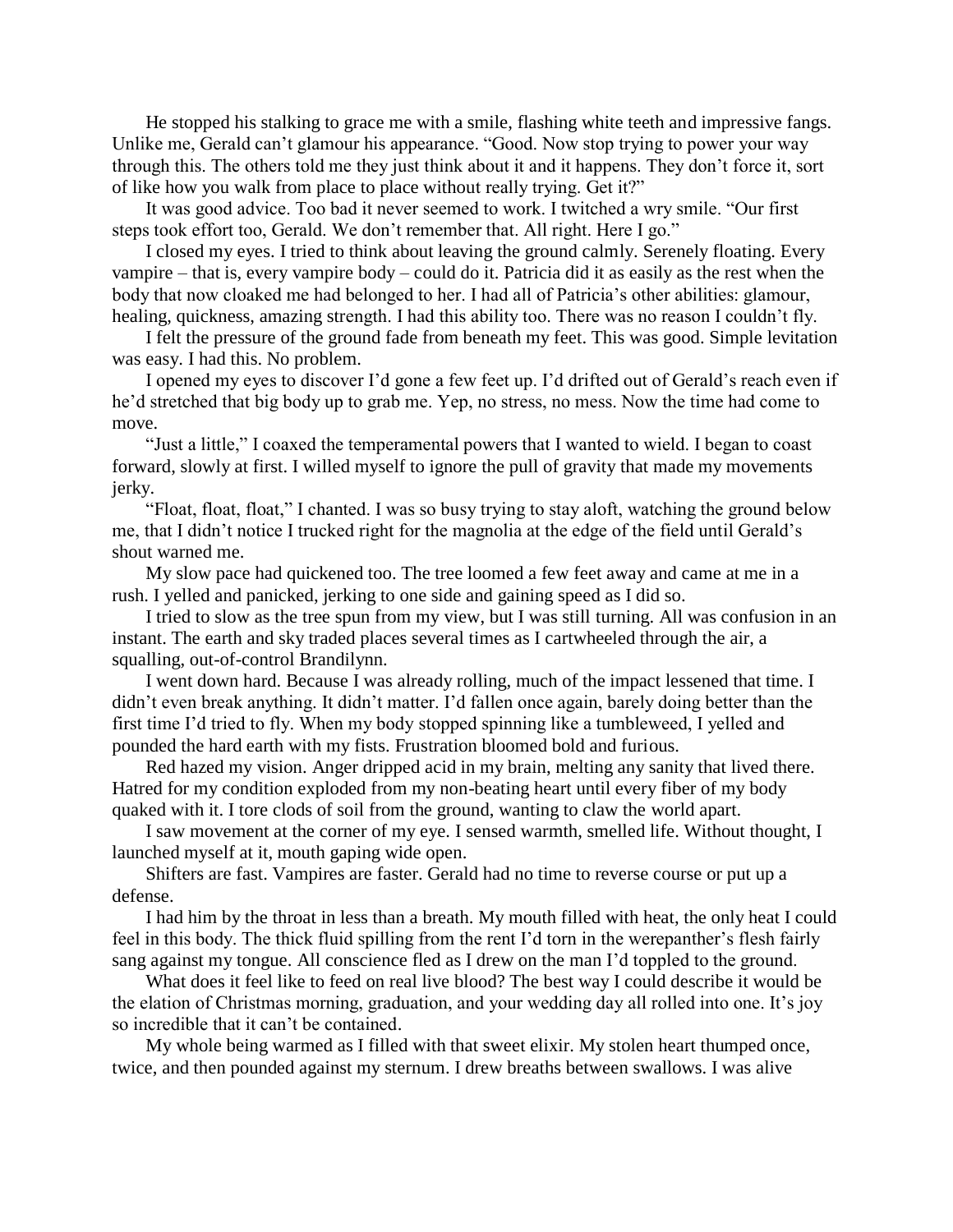again. Alive! And more alive than when I'd lived in my own body. I felt hyperaware of everything, particularly the man lying beneath me.

Patricia had been a long, lithe gal, elegantly slender without veering into skinny territory. With her body I draped lightly over the behemoth werepanther giving me a small taste of animation. My breasts, lovely teacup mounds, mashed against the concrete swells of Gerald's heaving chest. The tops of my thighs cradled within his hips.

My pussy throbbed to life, as it always did when I attacked Gerald. Live blood made my entire being want to celebrate every possible sensation of warmth ... especially that of sex.

As I continued to suck hungrily at Gerald's throat, I tore at his fly. He helped, shoving his jeans down as soon as he was able. His cock matched the rest of him: big and swollen.

He was eager as always. Sometimes I thought he didn't put up much of a fight on purpose. Not because he knew he'd lose, but because he *wanted* to lose. Gerald had suffered an unrequited love for Patricia when she was still with us. With no hope of winning her, he contented himself with being her bodyguard and protector. The man definitely had a knight-in-shining-armor complex when it came to his former charge.

Having sex with me in Patricia's body was the closest he could come to being with his lost love. Plus sex with a feeding vampire was supposed to be as good for the victim as it is for the bloodsucker. At any rate, Gerald showed no hesitation when I ripped open the slacks and panties I wore and plunged down on his avid cock. His hips bucked upward, spearing deep into me.

My senses rioting, I came on the spot. My pussy clenched hard around the thickness within, pulling as hard on the flesh as my mouth did on Gerald's throat. Now all was elation, 4th of July fireworks, and a New Year's Eve celebration.

I rutted clumsily, trying to screw and feed all at once, unable to get enough of either. Gerald heaved beneath me. He flipped us over so that I lay on the hard ground with him on top. None of that bothered me, not so long as my brief flirtation of life was affirmed to the utmost.

I reveled in being between the concrete-like field and the hard muscled man. When it comes to sex, I'm naturally submissive. Patricia's body is that of a predator, but when it feasts it doesn't mind being on the bottom. The real Brandilynn gets her goodies.

Shifters were stronger than humans. Gerald told me he had to be careful with the occasional lady brave enough to chance deadly Zoo Flu in exchange for beastly sex. There were people who had that kink. I guess the danger upped the excitement for them. I loved sex too, but I didn't think I'd put my life on the line for it. My current body couldn't catch Zoo Flu, thank goodness.

Gerald didn't have to hold back with me. Vampires could take real punishment, and he delivered a rutting that would have broken the pelvis of any human gal. Jackhammers had nothing on a werepanther for a good pounding.

His groin thudded against mine, a deep, steady thump-thump-thump. His cock was thick and long, hitting all the good spots that made my toes curl. A staccato moan rose from my throat between swallows of his precious blood.

My legs curled around his butt, pulling him in as deep as he could go with every gorgeous thrust. I'd come with the first invasion, but I primed fast for another. Thick, warm blood brightened every cell of my body. I could feel him with the very hairs on my head. Lust churned in a delicious roil deep in my belly, seeping to fill me. I clawed at Gerald's wide, muscled back. Keening with pleasure and want, I arched to rub my clit against the rough curls coating his pelvis.

Brighter and brighter, I lit within. My body gathered itself, feeding on the ultimate pleasure of devouring life and lust. Gerald's gasps and low growls added to the delight. The light that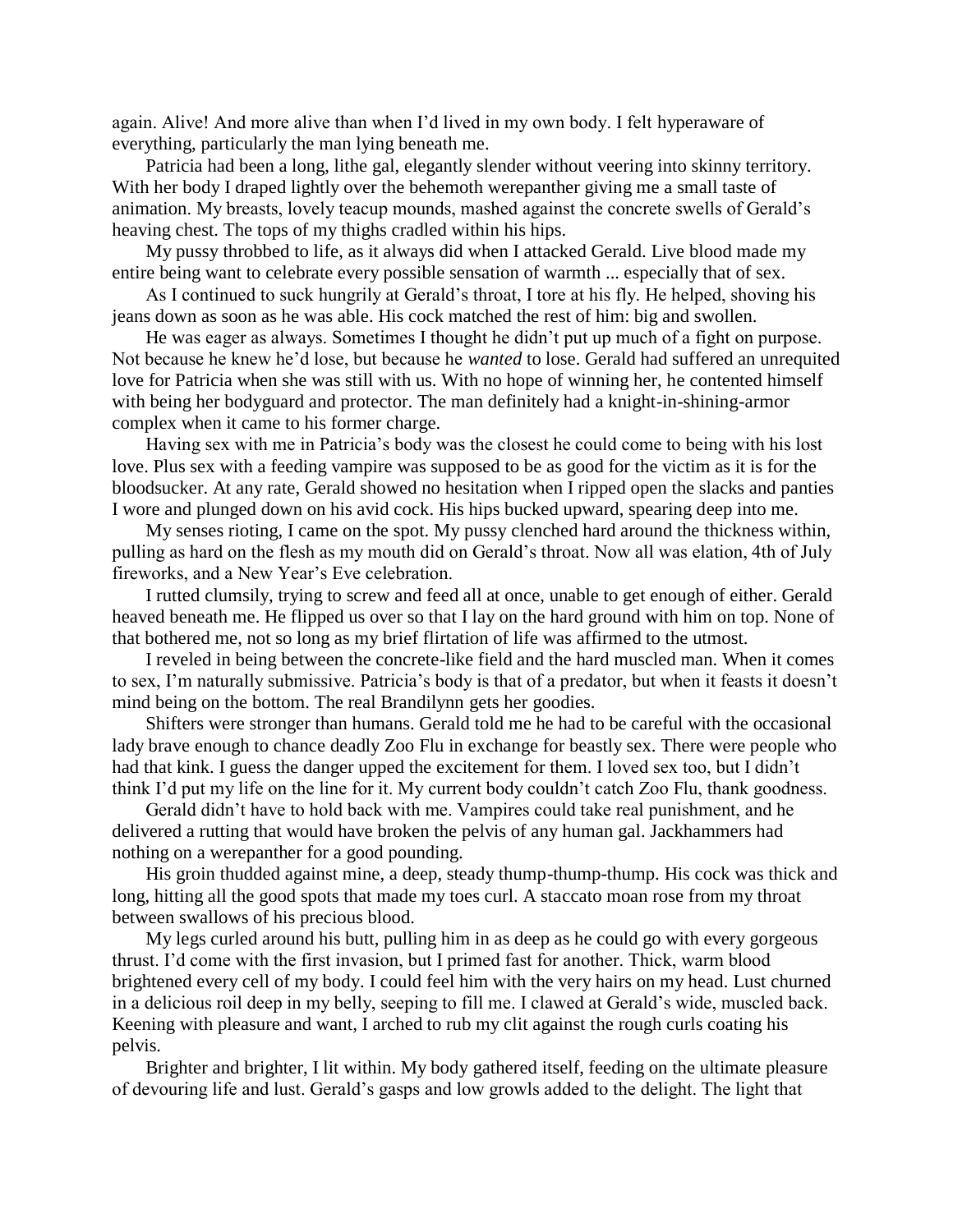grew inside me grew more brilliant. Then came the dazzling blast, an explosion as intense as it was silent and unseen.

My mouth yawned wide, screaming with ecstasy. My back bent the wrong way as a convulsion of elation shattered me. My pussy seized on the interloper, coaxing it, demanding it be fed my lover's seed even as he'd fed my need for living blood.

The shriek that poured from Gerald's throat was all animal. Through lust-hazed eyes I saw glossy fur running out of his face and arms. His nose extended to a muzzle. Long whiskers erupted from his upper lip. He held onto his human form otherwise, but there was no denying the beast teetered a mere instant from appearing. He even smelled like animal, of trees and dirt and fresh air.

And power. We both crackled with it, pretend vampire and near-beast creatures, sizzling the atmosphere as we drove against each other. We embodied lust and fury, two violent beings striving for brutal release.

I exploded again. Filled with life, the 100-year-old body responded to pleasure's call. It conceded to lust's demands as living blood ripped it from its undead existence.

Vampires couldn't take blood from a living being without having sex or expending all that energy in some violent form. As far as the sex was concerned it made sense. The most ardent expression of life was the drive to create it. No, Patricia's body could not bear children ... no matter how it felt for this too-short time, it was still dead. But that didn't mean it wouldn't try its darnedest to grasp what it could.

Even when Gerald finished spilling and my pussy's seizures had ebbed to minor convulsions, we kept moving against each other. Each of us tried to hold onto the glory, to sip every last drop from it we could. Even the tiniest surge was an affirmation for me. I loved feeling alive.

At last we were still, gasping in each other's ear. My heart beat and my lungs breathed for this brief time when the blood filled me. How I missed being alive! Bittersweet remembering hit, a counterpoint to the exalted flush of vitality.

Gerald rose from me. He'd reverted back to being more man than panther, the fur reduced to stubble on his cheeks and chin. The muzzle had receded, though the triangular shape of his nose was a constant. He gazed down at me with a heartbreaking look of want.

It wasn't Brandilynn Payson Gerald saw. He stared at his long-lost Patricia, the woman he'd loved so dearly. The woman who'd gone beyond the reach of the living, undead, and dead.

I covered my face with my hands, partly because I couldn't stand to see such naked yearning on my friend's face. But mostly because I had let anger get the upper hand yet again. I had fed on the living. Worst still, I had had sex with Gerald.

"Dang it. When will this get easier?"

The werepanther pulled away from me. Conscientious as ever, he tried to arrange my clothing to save my dignity. Ha. My clothes could have doubled as confetti. I'd torn my pants off with a vampire's strength, and Gerald had shredded my blouse. Werepanthers have claws.

His rich voice heavy with what I took to be regret, he said, "It's okay, Brandilynn. It can't be helped sometimes."

I sat up, gathering my tattered clothing and poise as best I could. "Tell that to the people who die when a vampire loses control. Tell that to Dan."

My voice trembled in the cold night air. Life felt good, but it brought sharpness to emotions like remorse as well. I managed to feel vibrant and like a big barrel of poo at the same time.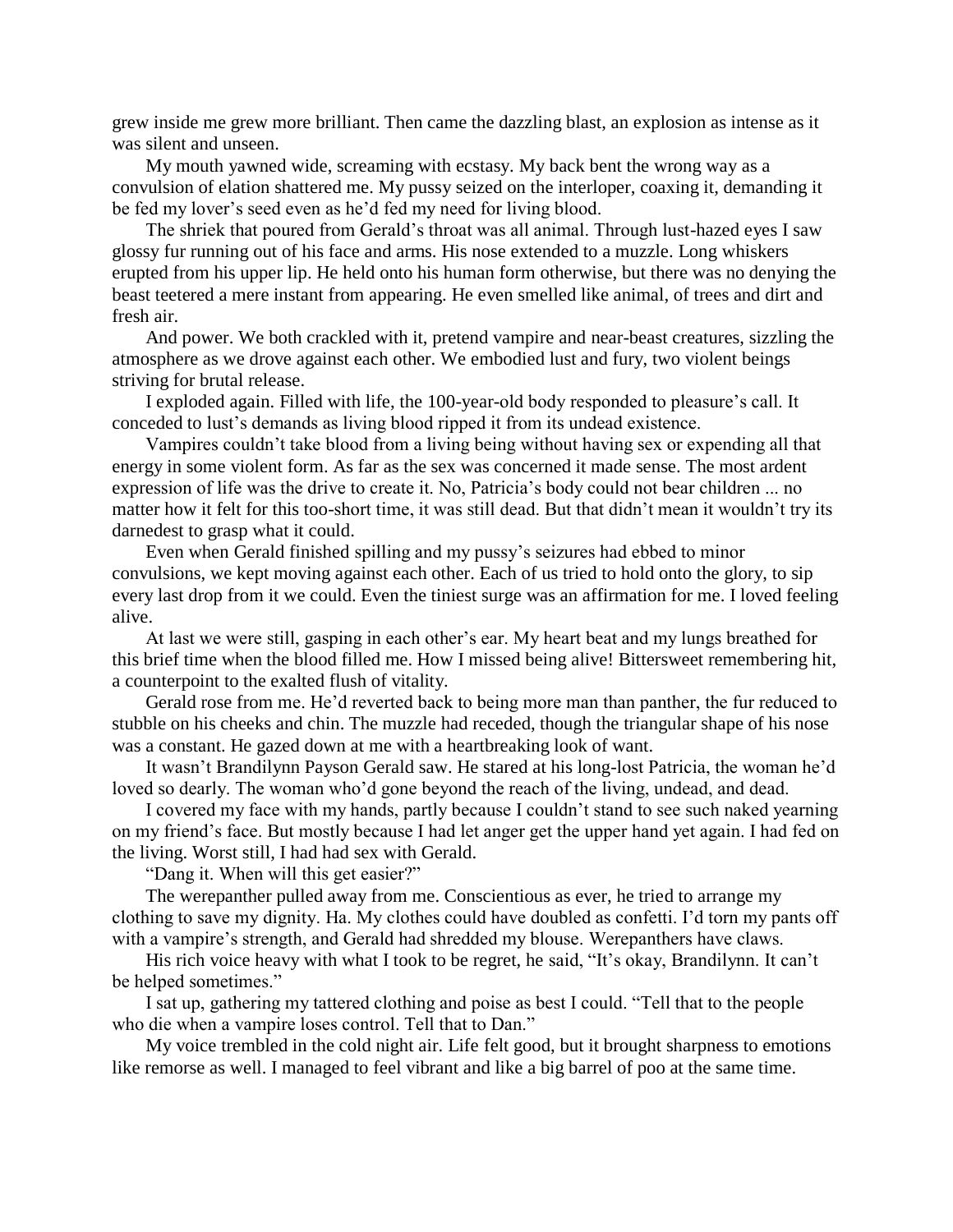Gerald put his arms around me and held me close. His comfort was that of a caring brother instead of a lover now. "You won't kill me, and Dan understands how things are right now. Hush, little girl. It's all right. It's all right, honey."

He rocked me like a little girl, petting my short black hair, humming a quiet tune in that deep, soothing voice. I let him, feeling the quiet pleasure of a friend who never judged. Gerald was one of the few bright sparks in my pathetic existence. I appreciated it while I could; while hunger and coldness and anger didn't ride me like a sadistic jockey. Contentment seeped in, displacing the uncertainty and pain.

"I never would have pegged you for a cat person, Brandilynn."

The amused voice cut through my quieting emotions. In an instant Gerald and I were on our feet, alerted predators ready to take on whoever had dared to encroach on our territory.

I relaxed with an inward groan as I recognized the interloper. Levi Ward. Great. As if things weren't screwy enough, I'd been caught banging Gerald by the werewolf federal agent who also had the hots for me.

I self-consciously covered my naughty bits with my arms. I tried to hide my discomfort by glaring in defiance at Levi. "What are you doing here, Bane?"

Our intruder identified, Gerald eased up and adjusted his clothing. His had come through our amorous encounter in dirty but otherwise decent shape. He eyed Levi with overt warning. The men had never met, but Gerald knew the story.

I delighted in Levi's scowl. I'd called him Bane. He hated the name he'd been given when working undercover with a criminal motorcycle gang. I use it every time he ticked me off.

Levi Ward ticked me off quite often.

His golden gaze turned to Gerald, sizing him up. Levi was almost as muscled and every bit as handsome as the werepanther. His mouth was more pronounced, a definite though slight muzzle. His golden-brown eyes were riveting. His dark hair was shot with gray, the color of his wolf. The way his black tee shirt stretched across his defined chest would make a nun scream for strength. Jeans clung lovingly to carved thighs.

Seeing him and Gerald put evil thoughts in my head. My libido, still enlivened by Gerald's blood, perked up yet again. I firmly shut it down. Levi was never, ever on the menu. I made that mistake once and vowed never to do it again.

Unfortunately Levi was one of those for whom the word 'no' translates to 'maybe if you keep trying'. He looked me up and down with unconcealed interest as he said, "I came looking for you. Dan Saling sent me."

"Dan? Try again, dog breath. You can't see ghosts." I let go of my glamour to show off my fangs.

Gerald sighed and picked up the full bottle of BP9 he'd dropped when I'd jumped him. Most had spilled, but about a quarter of it was left. He shoved it in my direction. "Don't provoke her, Wolf Boy."

Levi frowned at him as I shook my head, indicating I didn't need the juice. The agent asked him, "What's the matter, kitten? Can't handle Ms. Payson?"

"I'd say I handled her fine, pup. Now shut up before she decides to take a bite out of you. I won't stand in her way for that part, but you better believe you won't get a taste of her after she's done tasting you."

I didn't like how this conversation was shaping up for several reasons. I gave the two shifters angry eyes as I said, "Why don't you both settle down? I'm not territory to be marked."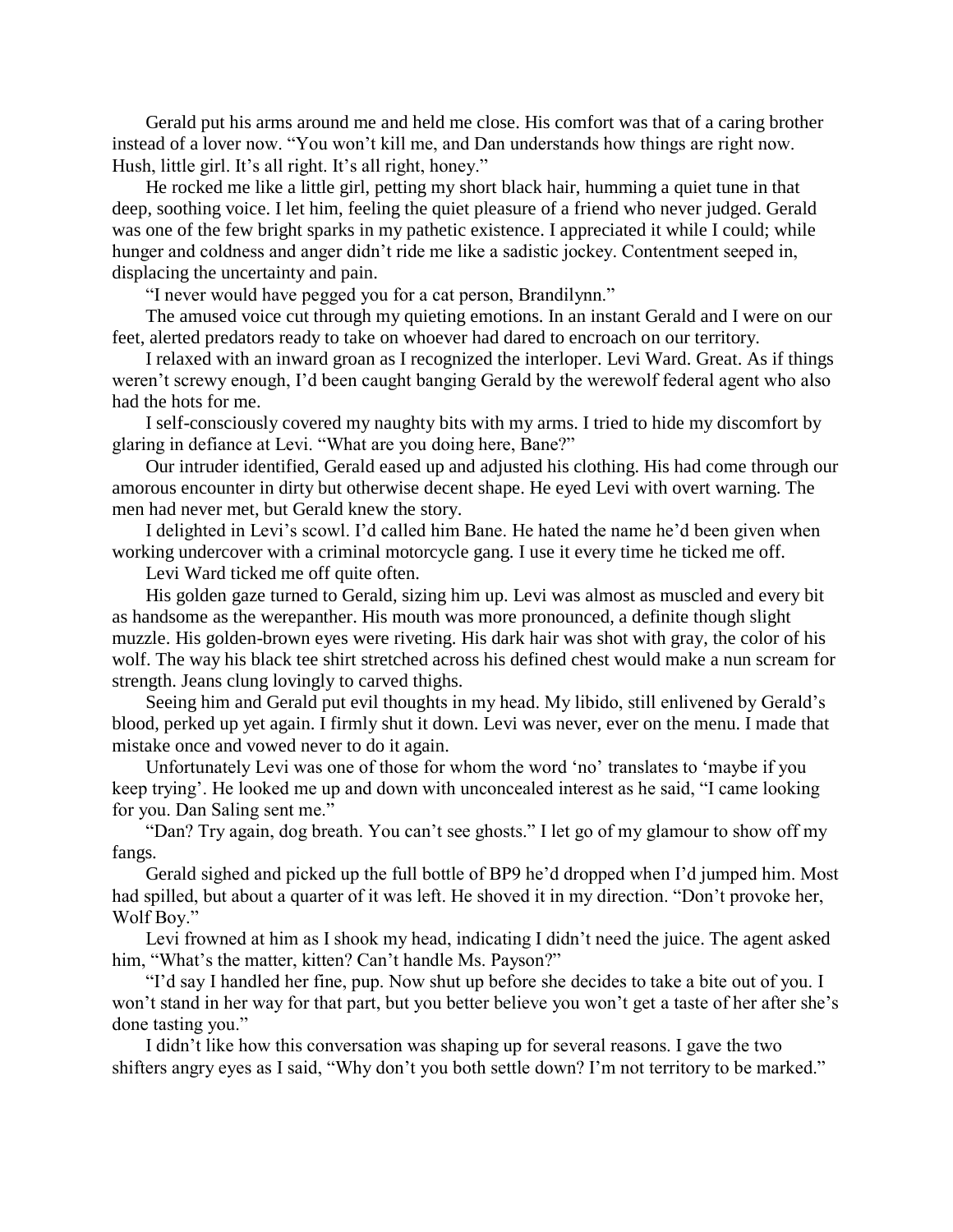Levi took a good look at me, this time keeping his gaze above neck level. For an instant his gold eyes glowed. The shine faded and he nodded to Gerald in grudging respect. "Don't provoke. Check." He drew a deep breath and addressed me again, his tone a good deal more polite. "Dan relayed his message through that psychic who hears the dead. Lana?"

That didn't help my temper one bit. What was Dan thinking, sending Levi here to see me? He knew how badly things went when I worked on flying. He knew what situation Levi might stumble on.

My irritation wasn't helped as the temporary warmth of life drained from my body. I was going back to cold, undead vampire. I snapped words like whips at Levi. "What. Do. You. Want?"

He rolled his gaze to the deadly darkness known as Gerald. "Private matter. Government matter."

Gerald folded his massive arms over his massive chest and frowned. "Don't even think about it. Do you know how fast a new vampire moves and how uncontrollable it can be?"

I stomped my foot. "I am not a vampire! I'm just trapped in one."

Gerald sighed. "Sorry, Brandilynn. I don't want anything bad to happen because I wasn't close by to stop it. I could care less for Agent Wolfie here, but you'd never forgive yourself."

He was right, as usual. I swallowed a lump in my throat, brought on by the knowledge that when I lost my temper I couldn't be trusted.

I took criticism from Gerald with no problem. He'd been amazing about sticking close by and helping me while I navigated my new existence.

Levi held his hands up in a peace gesture. "I promise to be polite. I will say and do nothing offensive. I'm sorry, Mr. Clark, but I really do need to talk to her alone."

I nodded to Gerald. "Leave me plenty of Blood Potion. I'll keep a lid on my temper. I won't try to fly," I added, attempting to joke. All's well here, folks.

I could tell Gerald was unsure. I put all my best glamour on, trying to look as human and unruffled as possible. I could never hide the paper-white skin or hungry look that was part and parcel of a vampire's appearance, but I managed to look only semi-deadly.

Bless his soul, he acquiesced. "I'll get some more Blood Potion and your change of clothes."

He did so. As he set a six pack of bottled blood on the ground and handed me another outfit, he warned Levi. "She means a lot to me. She means a lot to people who mean a lot to me. You on the other hand mean nothing, Deputy Dog. She loses her grip and kills you, I'll see to it that your body will never be found. Got me?"

I had to give Levi credit. He didn't even raise an eyebrow at the threat. He nodded. "Understood."

Gerald stalked off. I heard him growling softly as he went. I motioned to Levi to turn his back while I put on clothes that would restore my modesty. Quirking a wry smile that hinted at the deviltry I knew existed in spades, Levi put his back to me.

Vampire hearing is sensitive. I heard when Gerald got into his car half a mile away. The door slammed, letting me know the werepanther's temper. He treated his fully restored '67 Mercury Cougar with kid gloves most of the time.

"I'm dressed," I told Levi. The pink silk blouse was perhaps a bit flouncy for Patricia's body, but it gave her bluish-white skin some life. Cream-colored slacks toned down the frivolous top.

Levi turned and grinned at me. I knew his smile meant trouble. I huffed with impatience. "What?"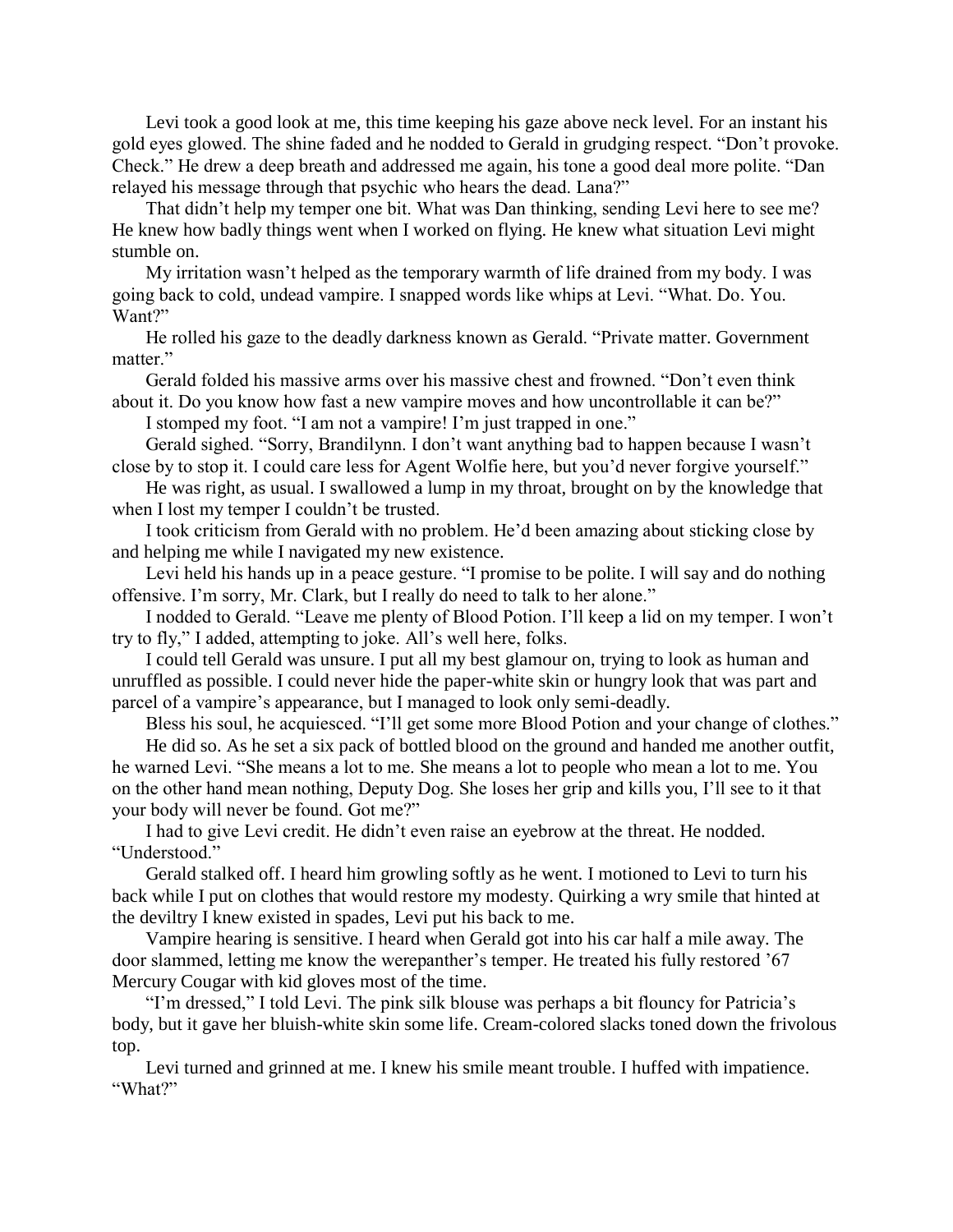"The irresistible Brandilynn Payson scores another sweetheart."

"Don't be stupid. Gerald was in love with this body's previous occupant."

He snickered. "Which is why he was so quick to open his fly when you lost your shit. And why he'd threaten a federal agent with covering up a murder if you decide to kill me."

At my glare, he raised his hands in surrender. "Okay, okay. I'm sorry for the innuendo and the language. I promised not to make you mad. I apologize. Truce?"

I wasn't mollified in the least. "You're such a jerk. Tell me what you want so I can get on with my afterlife."

Before he got into that, I wanted to know something more important to me personally. "First things first. Why did Dan send you to talk to me? And why did you approach him?"

Levi shrugged. "I can't get to Tristan Keith. Every time I try to talk to him, his secretary puts me off. I'm not sure she's passing along my messages."

Tristan's secretary Wendy was too efficient to not tell Tristan a fed was trying to reach him. My bet was that Tristan snubbed Levi on purpose.

Tristan and I were history. Big time. I found it interesting that Tristan still held a grudge over the brief encounter I'd had with Levi. Especially since Tristan had been banging blood groupies left and right at the time.

Levi continued. "I thought talking to someone who has his lordship's ear might get things moving. So I approached the clairvoyant and asked her if she could help me talk to Dan. She did so, and he said you might have more luck talking to Tristan Keith than he would." The shifter gave me a curious look. "I'm running in rings trying to get to Keith, and no one will help me. Instead, you're all passing me around like a hot potato. Is there trouble in the land of our new state legislator?"

I snorted, a most unladylike sound. "Tristan's not elected yet. Dan knows he's less likely to talk to me than him anyway." My tone ended in a snarl.

"What has got your panties in a bunch, girl? Or are those vampire urges making you cranky?"

I opened a bottle of BP9 and took a healthy swallow. "It makes me wonder if my boyfriend sent you here to interrupt anything that might be happening with Gerald. Like what you found."

Levi's golden brown eyes widened. "Your boyfriend – so the ghost Dan Saling is the guy that keeps me from having a decent chance at you?"

"Don't flatter yourself. You do perfectly fine on your own convincing me to keep my distance."

I drained the bottle, gathering my thoughts. I made myself go calm. I could deal with Dan later ... and Tristan MUCH later, if at all.

I made myself businesslike. "What do you want Tristan to know?"

"A number of shifters have gone missing in the last four months. Gone without a trace."

"No sign of hide nor hair?" My quip fell flat judging from Levi's grim expression. I sighed. "Levi, you of all people know how marginalized the weres are. You live it every day. All it takes is a scratch and some human gets Zoo Flu. Then they're dead or furry. The majority of the time, they get ostracized. Since when is it anything new for shifters to drop out of society?"

He folded big, mouth-watering arms over his chest. "When they're family people with steady jobs. I'm not talking about new shifters. I'm not telling you about the poor bastards who end up homeless and dumpster diving for their meals. Hell, two of my best instructors at the academy have vanished. Missing persons reports have been filed by wives and parents."

Okay, this was serious. "How many shifters are we talking about?"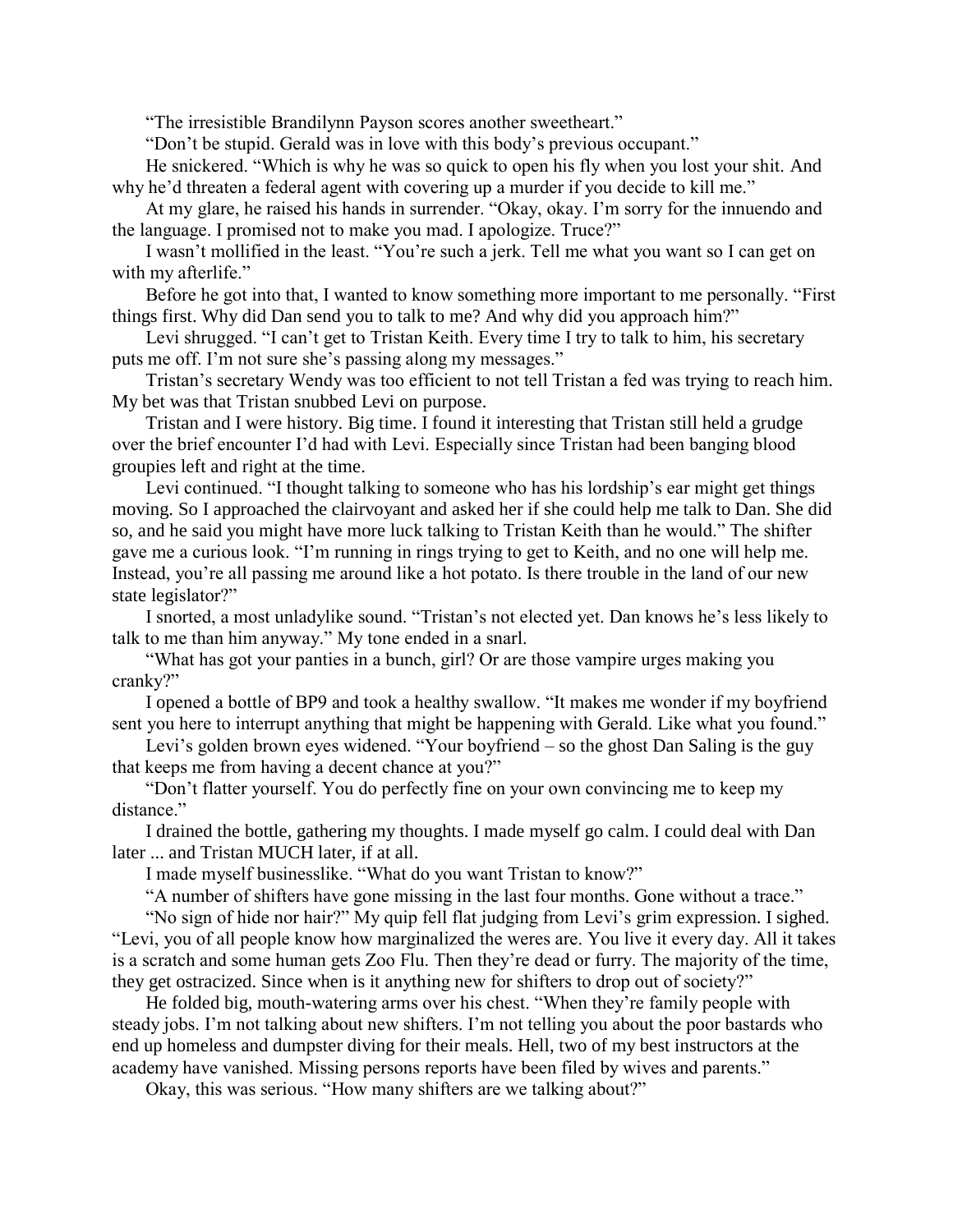"Eight total, which I know doesn't sound like many—"

My mouth dropped open. "But in four months' time, it's a lot. I see what you mean. Tristan won't talk to you?"

Tristan employed a ton of people, all paras. If shifters were going missing, he would know. He had to know.

Levi rubbed the back of his neck, his expression frustrated. "When I've tried to set up appointments with him, his aide reminds me that he's the head of a vampire clutch, not the alpha of a pack. She won't give me the time of day."

I'd had my own run-ins with Wendy and could vouch for her ability to keep people away from Tristan. "Go on."

"I showed up at the King George tonight, hoping to catch our would-be state senator and force him to talk to me. He may not be a shifter, but he's a para and he keeps up with everything in this town. He claims to be about all paras' rights. Surely he's noticed something by now."

"If he has, I'm probably the last person he'd discuss it with."

"I guess seeing his sister's body roaming around with someone else in it isn't a welcome sight?"

A spark of anger came and went, leaving depression in its wake. "Tristan tried to deal with it. He really did, but he and Patricia were too close. He can't even tolerate being in the same room with me these days."

Once upon a time, Tristan and I had been in love. We'd been in an uncomfortable triangle, he, Dan, and me. I'd been ready to give up Dan for Tristan when I'd been pulled into this weird half-time life in Patricia Keith's body.

Levi pulled me out of my morose musings. "I need some help here, Brandilynn. Even the smallest tidbit of information might be worth something. The cops have nothing. As much as I hate to admit it, Tristan's my only hope."

I sighed. I didn't want to talk to my ex. But eight shifters in four months ... this was a big deal. If Fulton Falls' champion of para rights didn't know what was going on, he needed to.

"I'll try. I'll talk to Tristan and the others."

"Great. Here are pictures of my instructors." Levi handed me some shots, obviously the agents' federal identification photos. I looked them over. A weregator and werehog, both men, both late thirties, early forties. Strong and proud. They sure didn't look like people who would up and leave with no warning.

I shook my head, knowing what I was up against when it came to Tristan. "I can't promise anything. Most of the paras are as freaked out by what happened to me and Patricia as Tristan is. I hadn't made many friends among their kind before I got sucked into this body."

"No pun intended?" Levi teased. "I'm not surprised you weren't popular with the shifters. I remember how you had a few bad habits when it came to political correctness."

I squirmed at the reminder. When Levi and I first met, I had bad manners. Okay, I'll be frank. I was bigoted. I had been that way in life when it came to paras, and becoming one myself as a ghost had not cured me of some unfortunate habits. I'd referred to shifters as 'varmints'. Nowadays I would never say such a thing, especially to someone like Gerald.

I acknowledged that I hadn't endeared myself to my supernatural fellows before I'd ended up in Patricia's body. "Gerald is one of the few that will still talk to me."

"He thinks enough of you to play protector."